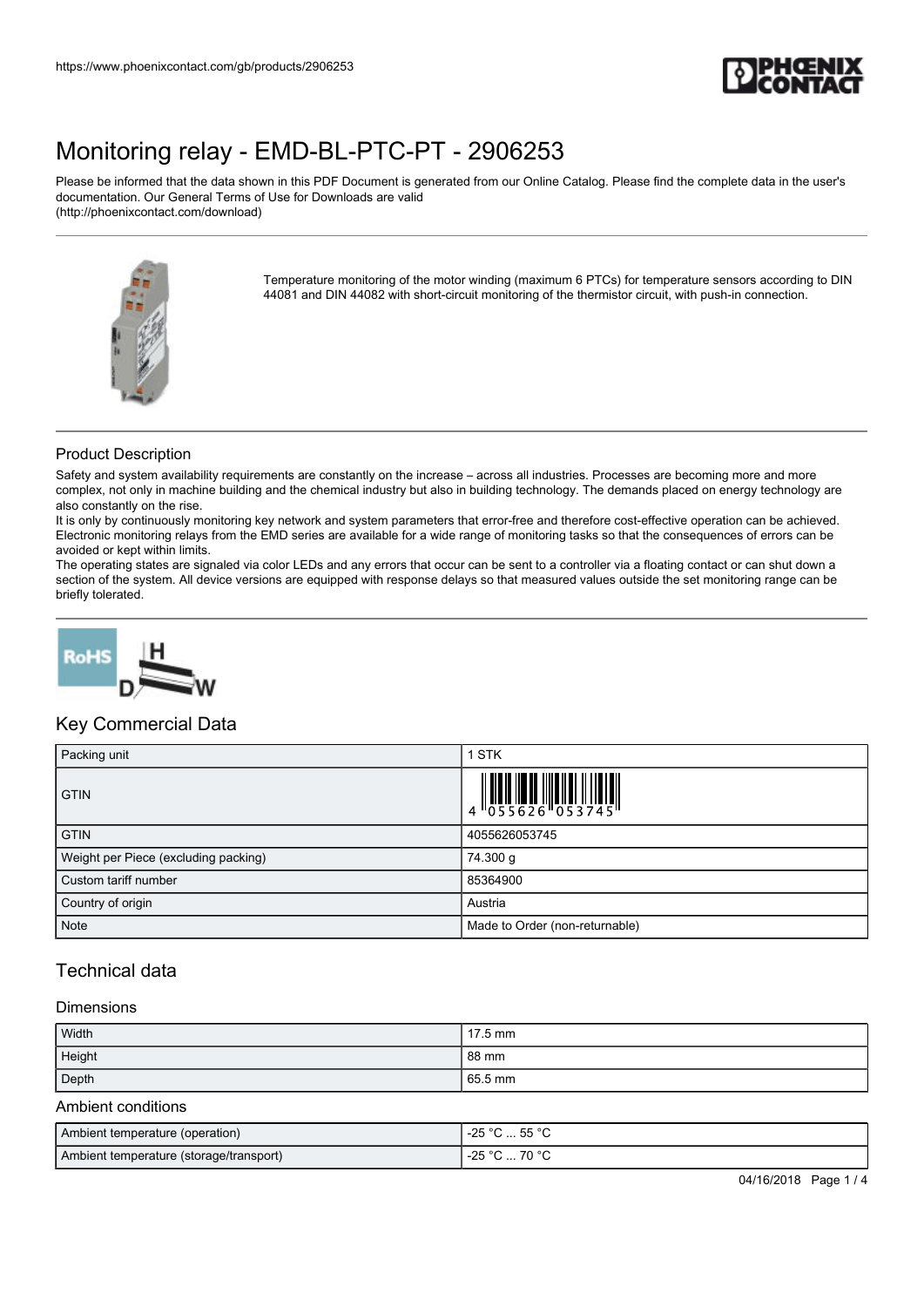

# Technical data

### Input data

| Maximum temperature coefficient       | $< 0.05 %$ /K                                          |
|---------------------------------------|--------------------------------------------------------|
| Function                              | Winding temperature monitoring                         |
| Basic accuracy                        | ± 10 % (of scale end value)                            |
| Total cold resistance                 | $<$ 1.5 k $\Omega$                                     |
| Response value                        | $\geq$ 3.6 k $\Omega$ (Relay drops out)                |
| Release value                         | $\leq$ 1.6 k $\Omega$ (Relay picks up)                 |
| Short-circuit detection               | $< 20 \Omega$                                          |
| Recovery time                         | $> 300$ ms                                             |
| Contact side                          |                                                        |
| Contact type                          | 1 floating PDT                                         |
| Maximum switching voltage             | 250 V AC (in acc. with IEC 60947-5-1)                  |
| Interrupting rating (ohmic load) max. | 1250 VA (5 A / 250 V AC)                               |
| Output fuse                           | 5 A (fast-blow)                                        |
| Power supply                          |                                                        |
| Supply voltage                        | 230 V AC (-15 %  +10 %)                                |
| Supply voltage range                  | 195.5 V AC  253 V AC                                   |
| General                               |                                                        |
| Mechanical service life               | 15 x $10^6$ cycles                                     |
| Operating mode                        | 100% operating factor                                  |
| Mounting position                     | any                                                    |
| Assembly instructions                 | on standard DIN rail NS 35 in accordance with EN 60715 |
| Electromagnetic compatibility         | Conformance with EMC Directive 2014/30/EU              |
| Overvoltage category                  | III (IEC 60947-5-1)                                    |
| Housing insulation material           | Polyamide PA 6.6, self-extinguishing                   |
| Color                                 | gray                                                   |
| Conformance                           | CE-compliant                                           |
| Connection data                       |                                                        |

| Conductor cross section flexible min. | $0.14 \text{ mm}^2$   |
|---------------------------------------|-----------------------|
| Conductor cross section flexible max. | $2.5$ mm <sup>2</sup> |
| Conductor cross section solid min.    | $0.14 \text{ mm}^2$   |
| Conductor cross section solid max.    | $2.5$ mm <sup>2</sup> |
| Conductor cross section AWG min.      | 26                    |
| Conductor cross section AWG max.      | 14                    |
| Stripping length                      | $8 \text{ mm}$        |
| Connection method                     | Push-in connection    |

#### Standards and Regulations

| Electromagnetic compatibility | Conformance with EMC Directive 2014/30/EU |
|-------------------------------|-------------------------------------------|
| Noise emission                | EN 61000-6-3                              |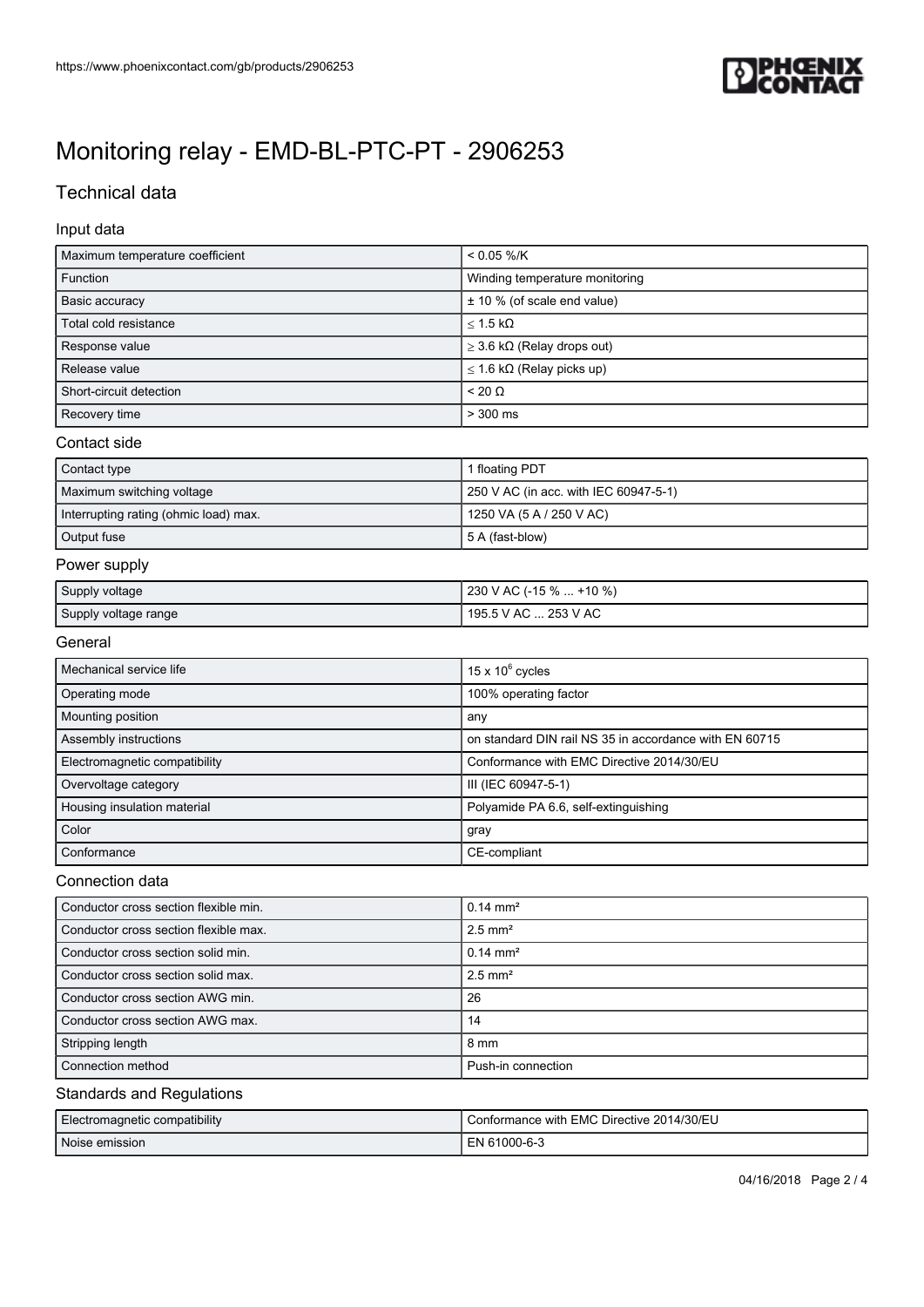

## Technical data

### Standards and Regulations

| https://www.phoenixcontact.com/gb/products/2906253 |                                                                                                                                    |
|----------------------------------------------------|------------------------------------------------------------------------------------------------------------------------------------|
|                                                    |                                                                                                                                    |
| Monitoring relay - EMD-BL-PTC-PT - 2906253         |                                                                                                                                    |
| Technical data                                     |                                                                                                                                    |
| <b>Standards and Regulations</b>                   |                                                                                                                                    |
| Noise immunity<br>Low Voltage Directive            | EN 61000-6-2<br>Conformance with Low Voltage Directive 2006/95/EC (valid until<br>2016-04-19) / 2014/35/EU (valid from 2016-04-20) |
| Conformance                                        | CE-compliant                                                                                                                       |
| Drawings                                           |                                                                                                                                    |
| Block diagram                                      |                                                                                                                                    |
| $\textsf{U}$ = 230 V AC<br>$T1$ $\bigcirc$<br>T2   | 12 14<br>$\overline{\phantom{a}}$                                                                                                  |

### Drawings

Block diagram



# Classifications

### eCl@ss

| eCl@ss 5.0 | 27371810 |
|------------|----------|
| eCl@ss 5.1 | 27371810 |
| eCl@ss 6.0 | 27371810 |
| eCl@ss 7.0 | 27371810 |
| eCl@ss 8.0 | 27371810 |
| eCl@ss 9.0 | 27371810 |

## ETIM

| <b>ETIM 2.0</b> | EC001446 |
|-----------------|----------|
| <b>ETIM 3.0</b> | EC001446 |
| <b>ETIM 4.0</b> | EC001446 |
| <b>ETIM 5.0</b> | EC002568 |
| <b>ETIM 6.0</b> | EC001446 |

# Approvals

Approvals

#### Approvals

EAC

Ex Approvals

Approval details